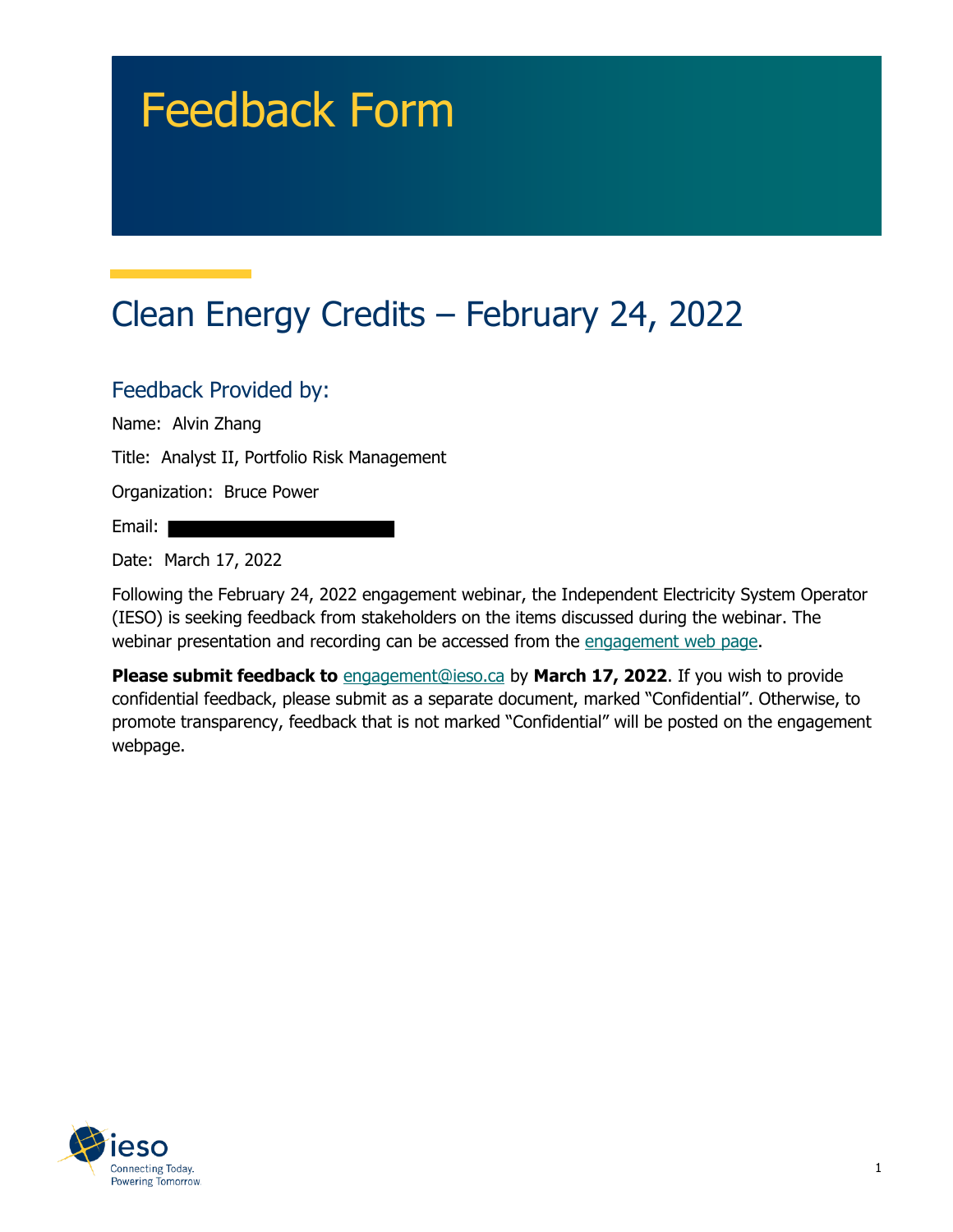### Opportunities & Challenges

| <b>Topic</b>                                                                                                                      | <b>Feedback</b>                                                                                                                                                                                                                                                                                                                 |
|-----------------------------------------------------------------------------------------------------------------------------------|---------------------------------------------------------------------------------------------------------------------------------------------------------------------------------------------------------------------------------------------------------------------------------------------------------------------------------|
| What are the key opportunities and<br>challenges the IESO should be aware of<br>in developing a voluntary clean energy<br>market? | The IESO has identified the high-level opportunities and<br>challenges in the kick-off meeting on Feb.24,2022. Based<br>on the IESO survey and stakeholder feedback, Bruce Power<br>will continue supporting the IESO on engagement sessions<br>and technical discussions to uncover any other<br>opportunities and challenges. |

## Design considerations

| <b>Topic</b>                                                                                       | <b>Feedback</b>                                                                                                                                                                                                                                                           |
|----------------------------------------------------------------------------------------------------|---------------------------------------------------------------------------------------------------------------------------------------------------------------------------------------------------------------------------------------------------------------------------|
| Which design considerations outlined in<br>this presentation are most important to<br>you and why? | The production of Nuclear energy provides a tremendous<br>opportunity in supporting Ontario's decarbonization goals in<br>a safe, reliable, efficient and cost-effective way. Bruce<br>Power supports the IESO in including the nuclear fuel type<br>into the CEC design. |

| <b>Topic</b>      | <b>Feedback</b>                                                                                                                                                                             |
|-------------------|---------------------------------------------------------------------------------------------------------------------------------------------------------------------------------------------|
| IESO be aware of? | What other design considerations should   Developing a credible and reputable product that<br>customers will expect and demand, along with the<br>importance of future-proofing the design. |

#### Engagement Process

| <b>Topic</b>                                                                                                              | <b>Feedback</b>                                                                                                                                                                                                                                                                                                                          |
|---------------------------------------------------------------------------------------------------------------------------|------------------------------------------------------------------------------------------------------------------------------------------------------------------------------------------------------------------------------------------------------------------------------------------------------------------------------------------|
| Which stakeholder groups and/or design<br>topics are most important to include in<br>the planned focus group discussions? | A diverse mix is very important from both supply &<br>demand. Large consumers and clean energy generators<br>should be included in the focused group discussions. The<br>topics should include customer preference, support on<br>clean energy policy in Ontario and Canada, detailed design<br>and system requirement for CEC registry. |

| <b>Topic</b>                                                                   | <b>Feedback</b>                                                                                                                                                    |
|--------------------------------------------------------------------------------|--------------------------------------------------------------------------------------------------------------------------------------------------------------------|
| Are there any additional engagement<br>opportunities the IESO should consider? | Based on the CEC survey and stakeholder feedback, Bruce<br>Power supports the IESO on further engagement activities<br>with high-level and detailed design of CEC. |